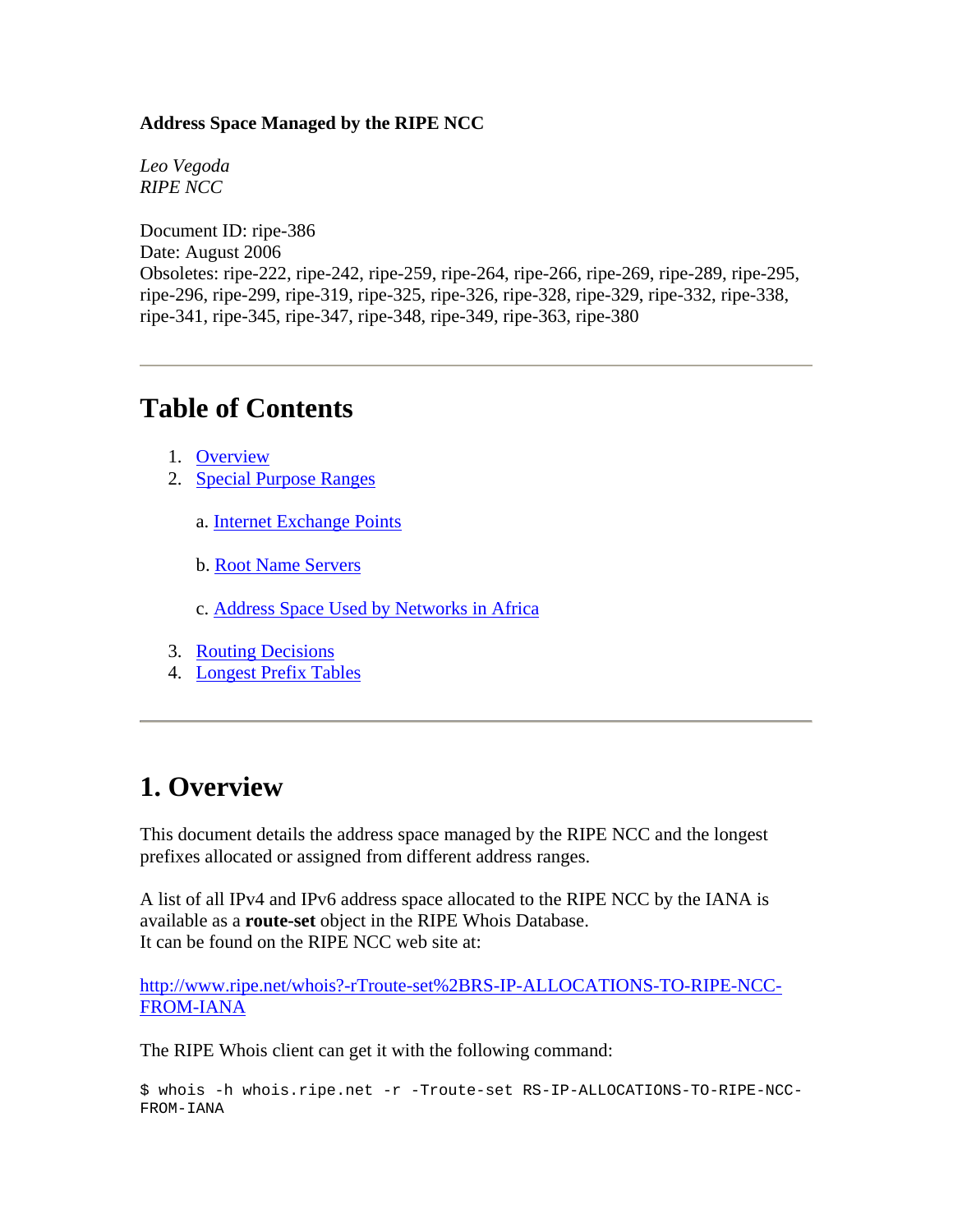# **2. Special Purpose Ranges**

### **2.a. Internet Exchange Points**

Small IPv6 blocks have been assigned to Internet Exchange Points (IXPs) under the IPv6 Address Space Policy for Internet Exchange Points [\(ripe-256\)](https://www.ripe.net/ripe/docs/ipv6-policy-ixp.html). All RIPE NCC IPv6 IXP assignments come from the 2001:07F8::/32 range and are registered in the RIPE Whois Database. A full list of IPv6 IXP assignments can be obtained by querying the RIPE Whois Database for all more specific **inet6num** objects.

This can be done on the RIPE NCC web site at:

<http://www.ripe.net/whois?-rm%2B2001%3A07F8%3A%3A%2F32>

It is possible to create a list of the IP ranges assigned by the RIPE NCC with a command line query like this:

\$ whois –h whois.ripe.net -r -m 2001:07F8::/32 | grep ^inet6num

#### **2.b. Root Name Servers**

IPv6 blocks have been assigned to Root Name Servers under the IPv6 Addresses for Internet Root Servers in the RIPE Region policy [\(ripe-233\)](https://www.ripe.net/ripe/docs/ipv6-rootservers.html). These assignments come from the 2001:7F8::/29 range and are registered in the RIPE Whois Database.

#### **2.c. Address Space Used by Networks in Africa**

Between October 2003 and April 2005, IPv4 allocations and assignments to Local Internet Registries (LIRs) and End Users in African countries north of the equator were made from 196.200.0.0/13. This range was part of a /8 also used by the [American](http://www.arin.net/)  [Registry for Internet Numbers](http://www.arin.net/) (ARIN) for African allocations. Because the longest prefix ARIN allocated or assigned for 196/8 was /24, this was also the longest prefix the RIPE NCC assigned from 196.200.0.0/13.

# **3. Routing Decisions**

Routing decisions are the responsibility of network operators. Network operators taking routing decisions based on prefix length are requested and encouraged to route blocks of sizes corresponding to the longest prefix.

# **4. Longest Prefix Tables**

**IPv4 Range Longest Prefix**   $62/8$  /19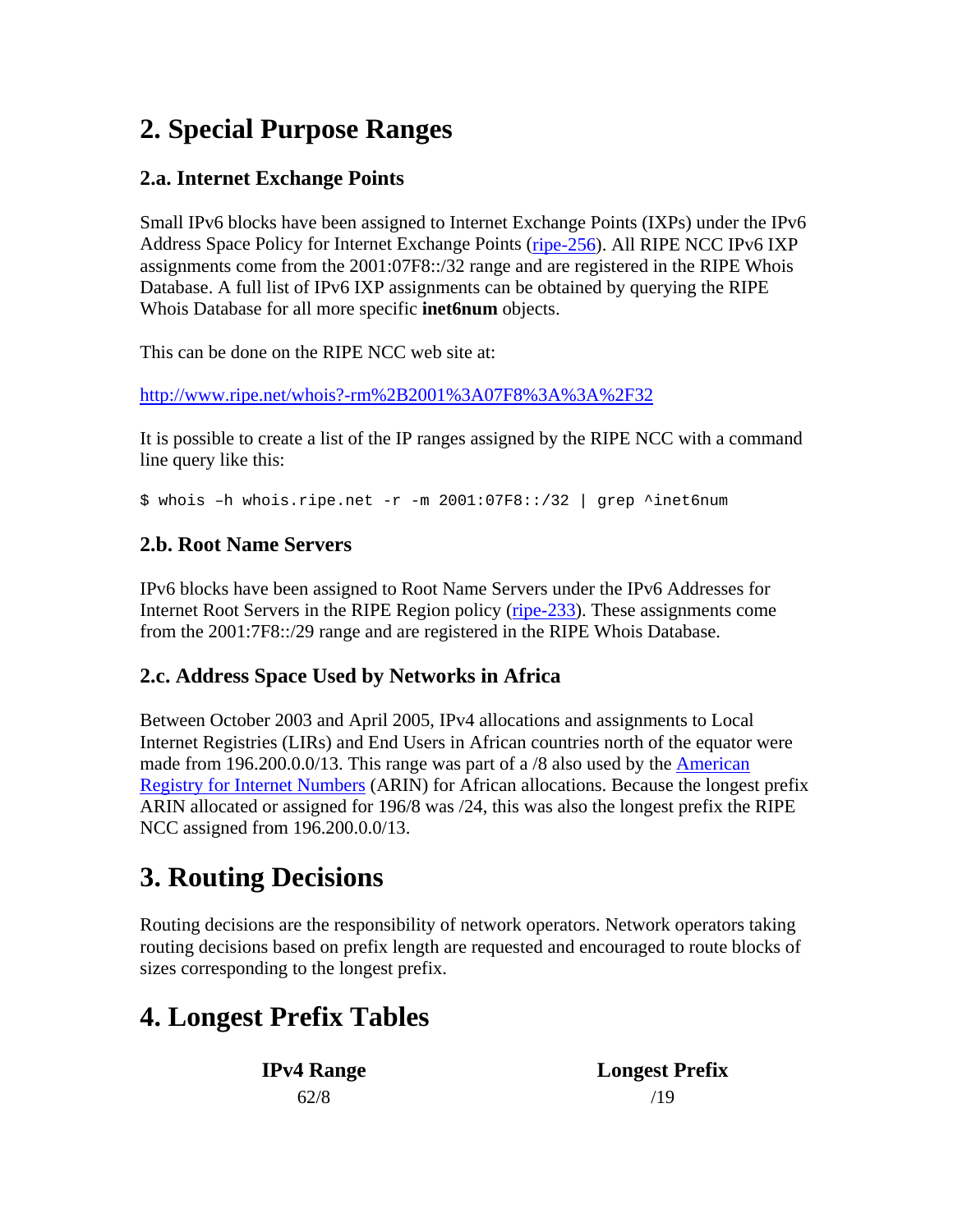| 77/8       | /21 |
|------------|-----|
| 78/7       | /21 |
| 80/7       | /20 |
| 82/8       | /20 |
| 83/8       | /21 |
| 84/6       | /21 |
| 88/7       | /21 |
| 90/8       | /21 |
| 91/8       | /29 |
| 193/8      | /29 |
| 194/7      | /29 |
| 196.200/13 | /24 |
| 212/7      | /19 |
| 217/8      | /20 |

| <b>Longest Prefix</b> |
|-----------------------|
| $/64^{\frac{1}{2}}$   |
| /32                   |
| /32                   |
| /32                   |
| /32                   |
| /32                   |
| /32                   |
| /32                   |
| /32                   |
| /32                   |
| /32                   |
| /32                   |
| /32                   |
| /32                   |
| /32                   |
| /32                   |
| /32                   |
| $/32^{2}$             |
|                       |

<sup>1</sup> See **Section 2**: Special Purpose Ranges.